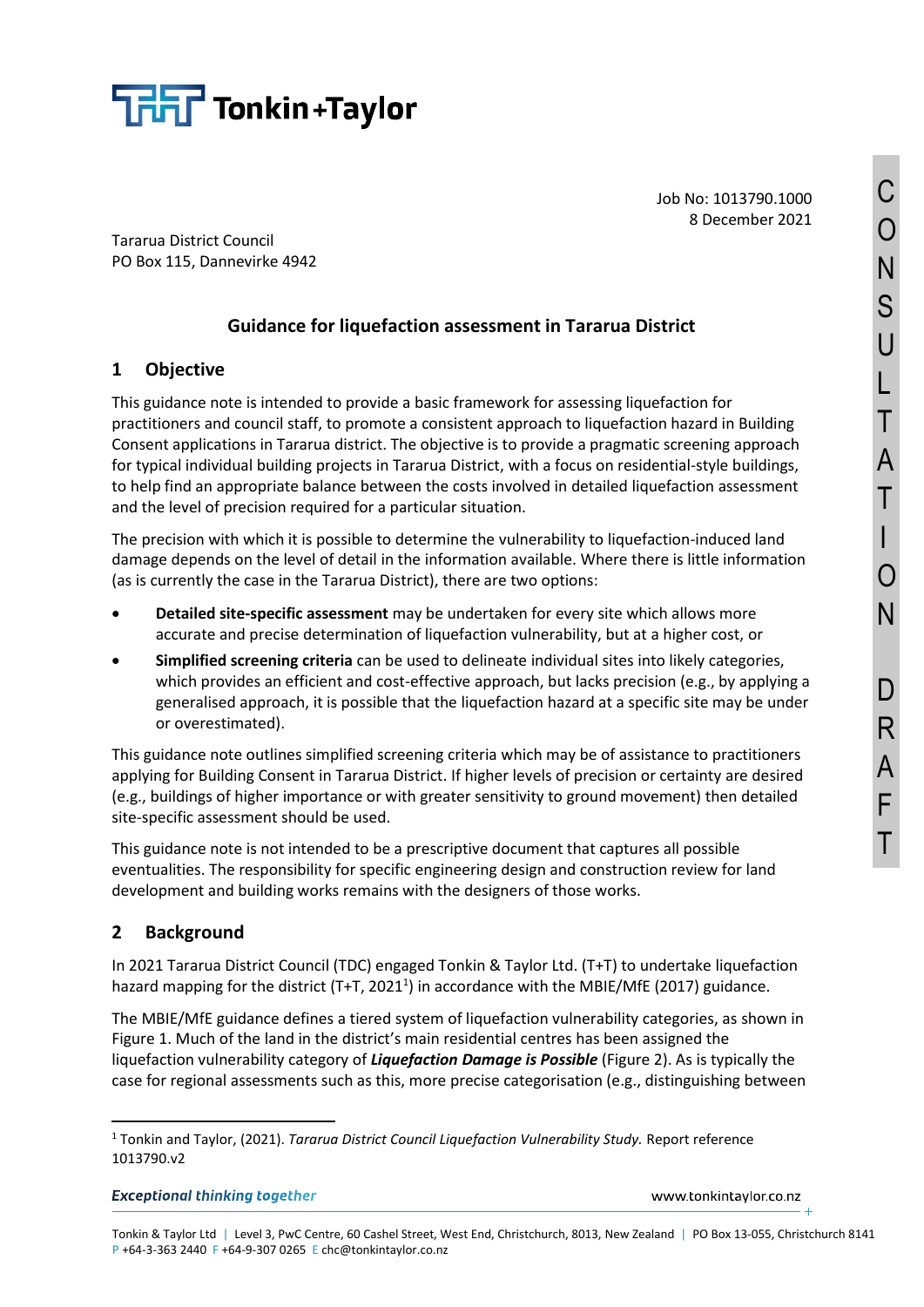*Medium* and *High* liquefaction vulnerability categories) was not possible due to a lack of both subsurface geotechnical investigation and detailed groundwater information.

Recognising that in many cases more detailed assessment of liquefaction will be required to support Building Consent applications, TDC has now engaged T+T to develop basic guidance to assist practitioners and TDC Building Control staff. This guidance note focusses on the scope of liquefaction assessment likely to be appropriate for each liquefaction vulnerability category, taking into account the types of development and ground conditions most common across the district.

|                     | Increasing likelihood and severity of ground damage |                                      |                                                  |                                              |   |
|---------------------|-----------------------------------------------------|--------------------------------------|--------------------------------------------------|----------------------------------------------|---|
| ה<br>cate<br>α<br>튒 | <b>LIQUEFACTION CATEGORY IS UNDETERMINED</b>        |                                      |                                                  |                                              |   |
|                     | <b>LIQUEFACTION DAMAGE IS</b><br><b>UNLIKELY</b>    |                                      | <b>LIQUEFACTION DAMAGE IS</b><br><b>POSSIBLE</b> |                                              |   |
|                     | <b>Very Low</b><br>Liquefaction<br>Vulnerability    | Low<br>Liquefaction<br>Vulnerability | <b>Medium</b><br>Liquefaction<br>Vulnerability   | <b>High</b><br>Liquefaction<br>Vulnerability | o |

Note:

In this context the 'precision' of the categorisation means how explicitly the level of liquefaction vulnerability is described.  $\mathbf{1}$ The precision is different to the accuracy (ie trueness) of the categorisation.

<span id="page-1-0"></span>



<span id="page-1-1"></span>*Figure 2 - TDC liquefaction vulnerability categories assigned in T+T (2021).*

I

C

O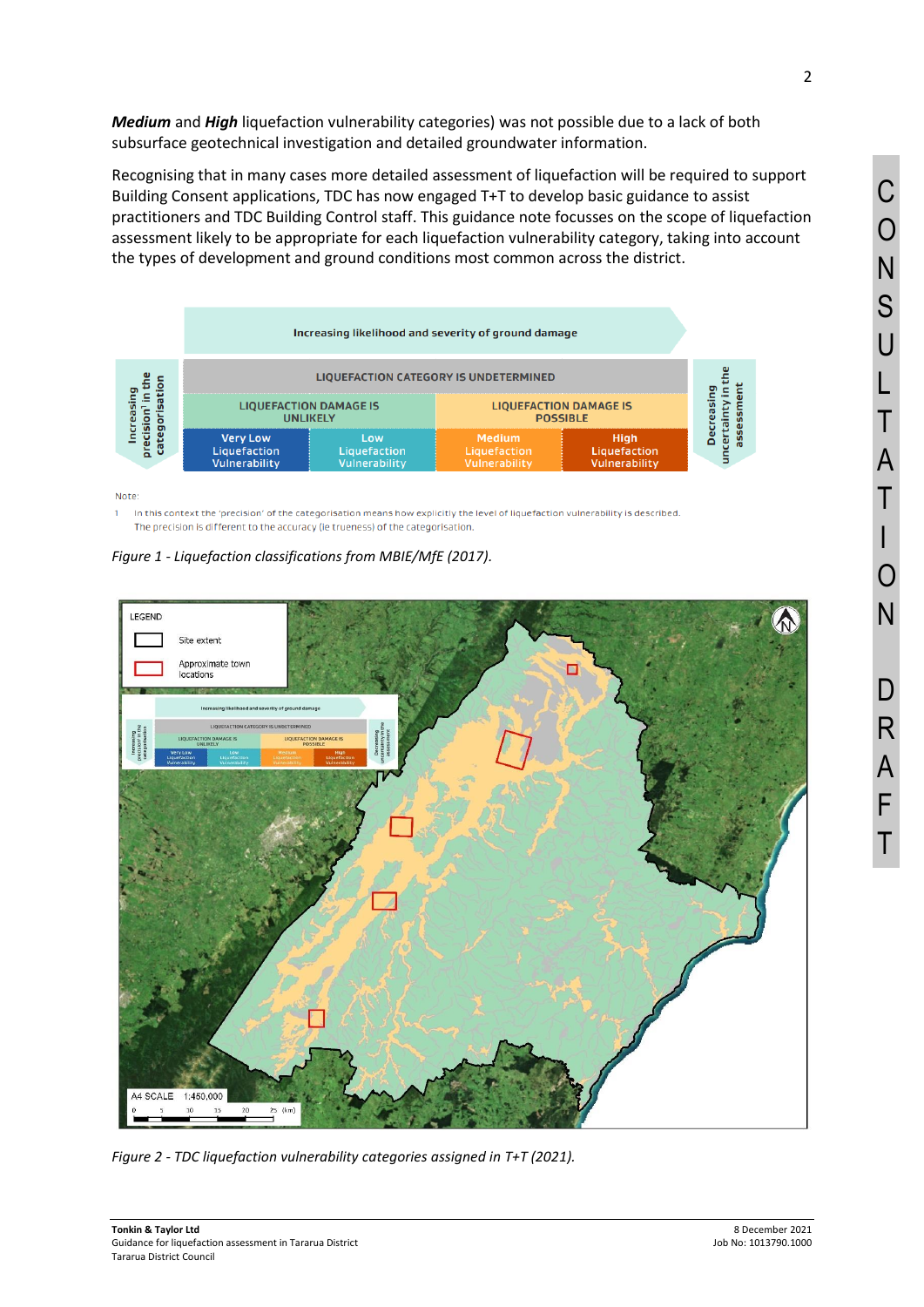## **3 Liquefaction guidance and Building Code compliance**

#### **3.1 National-level guidance**

In November 2019, the Ministry of Business, Innovation and Employment (MBIE) made changes to the NZ Building Code which limit the application of the B1 Acceptable Solution B1/AS1 so that it may not be used on ground prone to liquefaction or lateral spreading from 29 November 2021 onward<sup>2</sup>. This was implemented by changing the definition of 'Good Ground' to exclude land with the potential for liquefaction and/or lateral spreading.

B1/AS1 is the most commonly used means of compliance for residential buildings. This guidance note is therefore primarily focussed on residential buildings. For other types of buildings (such as commercial and industrial buildings), other compliance pathways may be more appropriate, such as using the MBIE/NZGS modules in conjunction with B1/VM1.

MBIE have issued various guidance documents on assessing and addressing liquefaction hazards. The following guidance documents were issued under Section 175 of the Building Act, so while not Acceptable Solutions or Verification Methods, where appropriate they may be used to demonstrate compliance with the Building Code<sup>3</sup>.

- MBIE Canterbury Guidance (2012)<sup>4</sup>: The Canterbury Guidance is intended to provide an approach for investigating and selecting foundation solutions for addressing liquefaction prone land in Christchurch. The guidance and processes contained therein are based on the Technical Category (TC) maps, published in 2011. At the time of the change to B1/AS1, MBIE added the following note to B1/AS1, referring users to the MBIE Canterbury guidance (2018) (emphasis added): "*For houses built in areas that have the potential for liquefaction, the MBIE guidance document "Repairing and rebuilding houses affected by the Canterbury earthquakes" may be appropriate. This guidance provides a range of potential foundation solutions depending on expected ground movement and available bearing capacity. These parameters also determine the required degree of involvement of structural and geotechnical engineers and the extent of specific engineering design."*
- MBIE/NZGS Modules (2021)<sup>5</sup>: MBIE/NZGS module 4; Earthquake resistant foundation design, discusses compliance and is primarily intended for buildings which typically require specific engineering design. This approach requires defining settlement limits (both total and differential) for a building to achieve satisfactory performance. Compliance is thereby achieved by defining allowable settlement limits, and specifically designing the foundation and any required earthworks to achieve these limits. This approach is generally not used for routine residential buildings.
- **MBIE/MfE Guidance (2017)<sup>6</sup>:** The primary focus of the MBIE/MfE guidance is on developing a framework for managing liquefaction hazard by appropriate land use planning under the Resource Management Act, however Section 3.8 of the document also briefly addresses compliance with the Building Act. It contemplates that most residential houses not requiring specific engineering design would achieve compliance via B1/AS1 but acknowledges that B1/AS1 currently does not address liquefaction.

<sup>&</sup>lt;sup>2</sup> [November 2019 Building Code update | Building Performance,](https://www.building.govt.nz/building-code-compliance/annual-building-code-updates/november-2019-building-code-update/) accessed 25 November 2021

 $3$  Building Act (2004), Section 19 (2)(b)

<sup>4</sup> MBIE. (2012). *Repairing and rebuilding houses affected by the Canterbury earthquakes. Version 3, published December 2012, updated May 2018.* Wellington: Ministry of Business Innovation and Employment.

<sup>5</sup> NZGS/MBIE. (2021) *Modules 1 - 7 Earthquake geotechnical engineering practice series.* Wellington, NZ

<sup>6</sup> MBIE/MfE (2017) Planning and engineering guidance for potentially liquefaction-prone land, Version 0.1, September 2017, Wellington: Ministry of Business Innovation and Employment.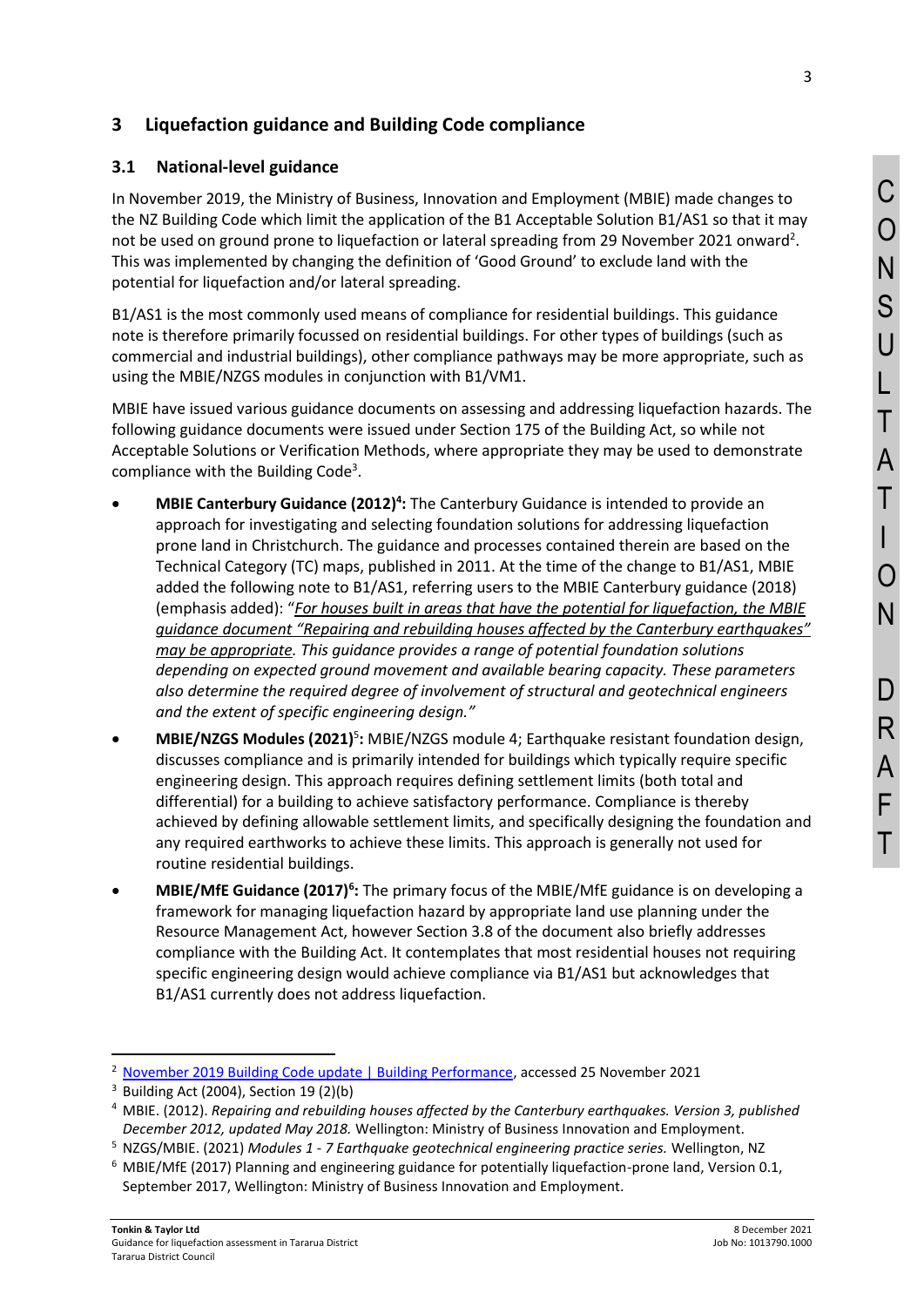MBIE subsequently published information on their website on liquefaction $^7$ , in July 2021. This information recommended that designers adopt the MBIE Canterbury Guidance (2012) foundation options, and specified how these relate to the MBIE/MfE (2017) liquefaction vulnerability categories, as show below:

- *Very Low* and *Low* liquefaction vulnerability = Adopt TC1-type foundations
- *Medium* liquefaction vulnerability = Adopt TC2-type foundations
- *High* liquefaction vulnerability = Adopt TC3-type foundations

### **3.2 District-level liquefaction guidance**

T+T (2021) classifies the land within Tararua District into one of three liquefaction vulnerability categories: *Liquefaction Category is Undetermined*, *Liquefaction Damage is Unlikely* or *Liquefaction Damage is Possible*. The currently available information does not support further classification of the land into the other more precise categories of *Very Low*, *Low*, *Medium* or *High* liquefaction vulnerability. Therefore, translating the currently mapped vulnerability categories to Technical Categories is not immediately possible. This outcome is generally expected in a regional-scale study, and it is anticipated that more detailed site-specific assessments to support resource and building consents would follow.

The relevant classifications for the Tararua district are explained below:

- Land that has been categorised as *Liquefaction Damage is Unlikely* is not considered to be "prone to liquefaction or lateral spreading" so is not excluded from the B1/AS1 definition of 'Good Ground' on this basis.
- Land that has been categorised as *Liquefaction Damage is Possible* is considered to be "prone to liquefaction or lateral spreading" and therefore does not meet the definition of 'Good Ground' as outlined in the Building Code amendments.
- For land that has been categorised as *Liquefaction Category is Undetermined* there is currently insufficient information to determine whether it is "prone to liquefaction or lateral spreading" within the context of the definition of 'Good Ground' as outlined in the Building Code amendments. If liquefaction vulnerability assessment at a higher level of detail is undertaken in future (e.g., a site-specific assessment) then this may result in reclassification of the land into a different category and whether it meets the definition of 'Good Ground' should be reconsidered based on that new information.

## **4 Framework for simplified assessment in Tararua District**

For each of the broad liquefaction vulnerability categories mapped across Tararua District, the following guidance provides a framework for liquefaction assessment to enable hazard screening for Building Consent applications for routine individual building projects (primarily residential-style buildings).

#### <span id="page-3-0"></span>**4.1 Specific context for the simplified assessment**

It is emphasised that these screening criteria have been developed specifically in relation to the local context, so these screening criteria may not be applicable in other locations.

Some factors of particular relevance are summarised in [Table 4.1,](#page-4-0) to provide an overview of how these considerations have influenced the development of the screening criteria.

<sup>7</sup> [Ensuring new buildings can withstand liquefaction effects | Building Performance,](https://www.building.govt.nz/building-code-compliance/geotechnical-education/ensuring-new-buildings-can-withstand-liquefaction-risks/#jumpto-changes-to-foundation-design) accessed 26 November 2021. Note that this was not issued as guidance under Section 175 of the Building Act.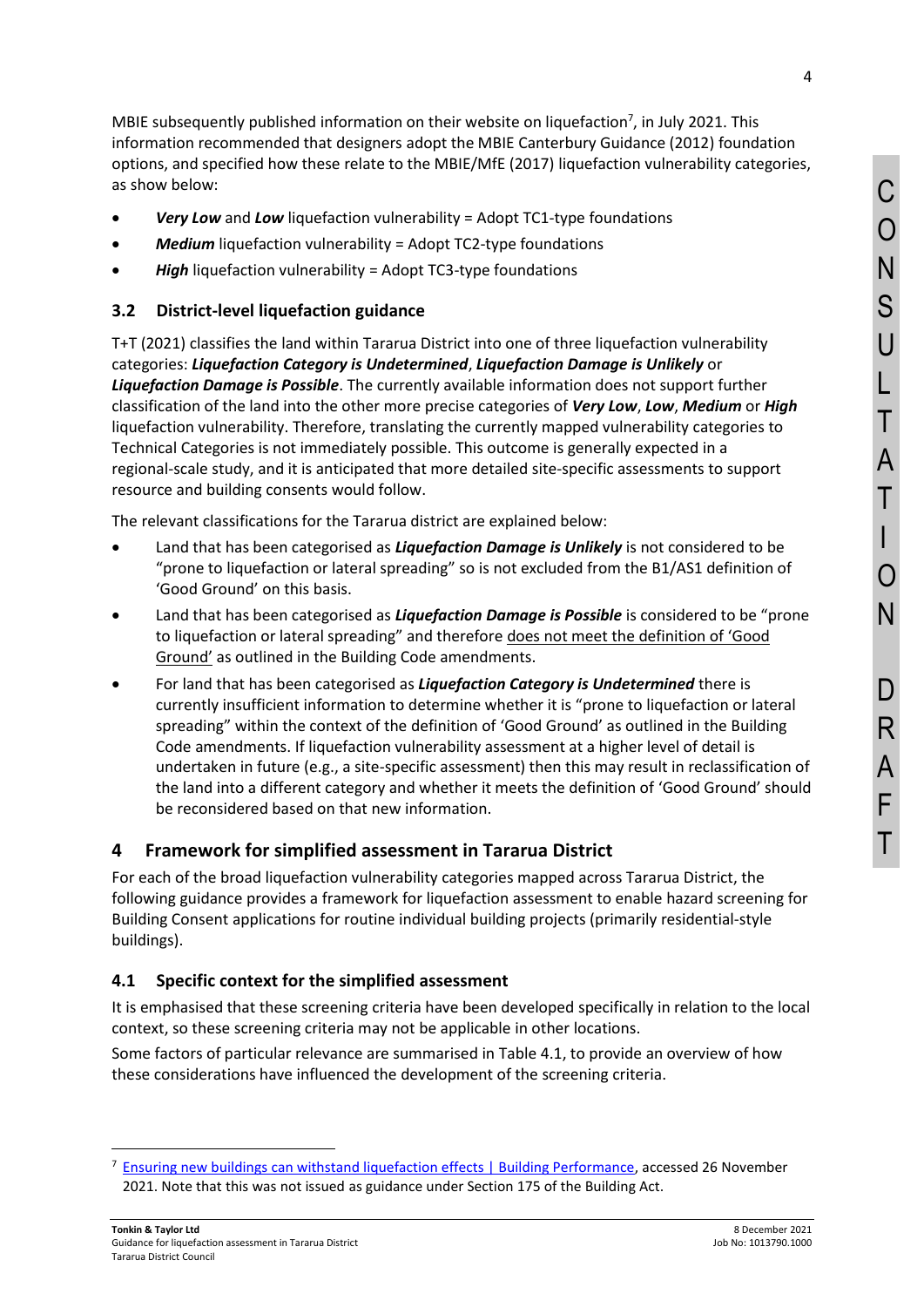# <span id="page-4-0"></span>**Table 4.1: Local context most relevant to development of liquefaction screening criteria for Tararua District**

| <b>Local context</b>                                                                                                                                                                                                                                                                                                                         | How this has influenced the screening criteria                                                                                                                                                                                                                                                                                                                                                                                                                       |  |  |
|----------------------------------------------------------------------------------------------------------------------------------------------------------------------------------------------------------------------------------------------------------------------------------------------------------------------------------------------|----------------------------------------------------------------------------------------------------------------------------------------------------------------------------------------------------------------------------------------------------------------------------------------------------------------------------------------------------------------------------------------------------------------------------------------------------------------------|--|--|
| A lack of subsurface geotechnical<br>investigations and groundwater<br>monitoring across the district.                                                                                                                                                                                                                                       | A focus on confirming soil types and groundwater levels at each<br>individual site.                                                                                                                                                                                                                                                                                                                                                                                  |  |  |
| There is a relatively small amount of<br>new building activity in the district, and<br>much of this is small-scale and spread<br>out over a large geographical area.                                                                                                                                                                         | This means that there is a lower density of capital/social<br>investment and lower total exposure to a single event, so a<br>lower level of risk (refer risk matrices in Tables 3.5 to 3.7 of<br>MBIE/MfE 2017 guidance).                                                                                                                                                                                                                                            |  |  |
| Much of the site investigation and<br>building design in the district is currently<br>undertaken by general civil/structural<br>practitioners, following B1/AS1 and<br>NZS3604:2011.                                                                                                                                                         | Use the same types of shallow soil testing that have traditionally<br>been used to confirm "good ground", but with enhancements to<br>also allow simplified liquefaction screening.<br>Structure the screening criteria around factors which can<br>reasonably be assessed by general practitioners without<br>specialist geotechnical expertise.<br>Clearly flag the types of situations where specialist geotechnical<br>engineering input is required.            |  |  |
| If a specialist geotechnical engineer or<br>deep geotechnical testing is required,<br>these often need to be brought in from<br>elsewhere around the country - adding<br>significant mobilisation cost.                                                                                                                                      | Focus the requirement for specialist engineering input onto<br>larger developments, where the risk profile is greater and the<br>project budget is better able to accommodate costs by sharing<br>across multiple buildings.<br>Where specialised geotechnical testing and assessment is<br>undertaken, this should be collated by council and the factual<br>data made available on the NZ Geotechnical Database to help<br>inform future developments in the area. |  |  |
| Areas mapped as Liquefaction Category<br>is Undetermined predominantly<br>comprise elevated and geologically older<br>deposits.                                                                                                                                                                                                              | In these areas there is a lower likelihood of shallow groundwater<br>and liquefaction-prone soils being present. This means<br>favourable ground conditions are assumed unless a simple site<br>investigation identifies any obvious "red flags".                                                                                                                                                                                                                    |  |  |
| Areas mapped as Liquefaction Damage<br>is Possible predominantly comprise river<br>deposits, which are highly variable (both<br>vertically and horizontally). Where<br>high/steep free faces are present, these<br>are typically associated with<br>non-liquefiable gravel river terraces.                                                   | While liquefaction-prone soils may be present, there is a lower<br>likelihood of thick, uniform deposits of highly-susceptible soils<br>being present (e.g., as might be the case for marine, estuary or<br>lake deposits). This means that the screening criteria can focus<br>on identifying "red flags" relevant for thinner and less extensive<br>liquefiable soils, and lower free-face heights.                                                                |  |  |
| The district is within an area of relatively<br>high seismic hazard (e.g., a 500-year<br>design ground acceleration of 0.55g).                                                                                                                                                                                                               | Where susceptible soils are present, consequential<br>liquefaction-induced ground damage could occur at relatively<br>frequent levels of design shaking (e.g. as low as 25 to 100 year<br>return period). This means it is especially important for<br>site-specific subsoil and groundwater assessment to identify<br>where significant thickness of liquefiable soils are present at<br>shallow depth.                                                             |  |  |
| The District Plan will be reviewed over<br>the next 2 years, providing opportunity<br>to manage liquefaction-related risk<br>proactively through land use planning. In<br>the meantime, the recent Building Code<br>change regarding "good ground" means<br>this risk will be managed predominantly<br>through the Building Consent process. | This guidance note focusses on managing liquefaction-related<br>risk for individual building projects through the Building Consent<br>process. For larger-scale developments (e.g. larger than 4 lots as<br>outlined in Table 3.6 of the MBIE/MfE 2017 guidance) it is likely<br>a Resource Consent will first be required, providing an<br>opportunity to manage risk through that process (refer Section<br>6.7.2 of MBIE/MfE 2017 guidance).                      |  |  |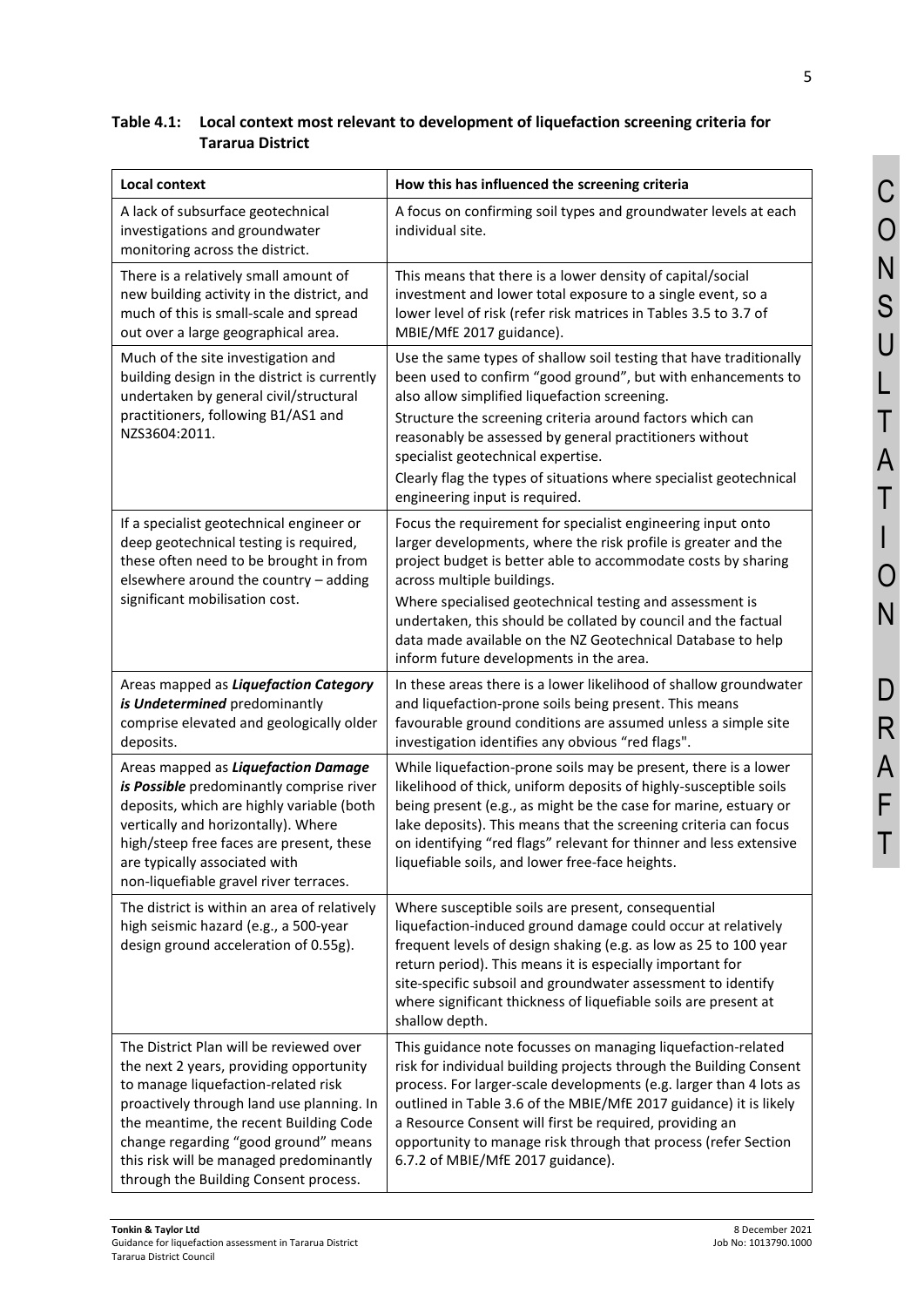#### <span id="page-5-1"></span>**4.2 Accepting a balance between cost and accuracy of liquefaction assessment**

The simplified screening assessment outlined in this guidance note seeks to strike a pragmatic balance between the cost and accuracy of liquefaction assessment for typical individual building projects in Tararua District, considering the local context described in Section [4.1.](#page-3-0) This approach to managing uncertainty is discussed in more detail in Appendix J1 of the MBIE/MfE (2017) guidance.

This simplified assessment is not intended to be applied to larger-scale land development projects (e.g. greater than 4 lots), where the risk profile is greater and the efficiency of sharing costs across multiple buildings means that undertaking a more detailed assessment is more practical. In these cases, a site-specific geotechnical assessment should be carried out, following the guidance provided in MBIE/NZGS modules 2 & 3 (2021) and the Canterbury MBIE Guidance (2012) for the assessment of liquefaction hazards.

Because of the balance adopted between cost and accuracy of the liquefaction assessment, there remains residual uncertainty in the accuracy of the results, which needs to be accepted as part of using this simplified screening assessment:

- It is expected that in the majority of cases the screening assessment will determine the correct liquefaction vulnerability category.
- In some cases, the screening assessment will over-predict the liquefaction vulnerability. In these cases it is favouring an approach where money is invested in building a more robust foundation which can handle poorer ground conditions (more than only liquefaction), rather than spending an often-similar amount of money on more detailed liquefaction assessment which might (or might not) show that a less robust foundation would suffice.
- In a smaller number of cases, the screening assessment will under-predict the liquefaction vulnerability. In these cases, it is favouring an approach where a minor increase in damage in localised areas if/when/where an earthquake occurs in future is balanced against the high up-front cost of more detailed assessment and more robust foundations across the entire district.

### <span id="page-5-0"></span>**4.3 Areas mapped as** *Liquefaction Damage is Unlikely* **in Tararua District**

#### **4.3.1 Typical ground conditions**

Most of these areas in Tararua District have been geomorphologically mapped as 'Hills and Ranges'. This comprises elevated landforms characterised by highly dissected hills with many gullies and valleys, as well as hills that are more rolling in nature, ultimately depending on the underlying geology. The ground conditions vary from exposed rock at the surface to thick deposits of residual soils. Based on the available information, it is likely that this area predominantly comprises some cohesive (plastic) residual soils and rocks that are not considered to be susceptible to liquefaction.

#### **4.3.2 Simplified liquefaction screening assessment**

These areas are not prone to significant liquefaction-induced land damage, so are not excluded from the definition of 'Good Ground' on this basis. Further liquefaction assessment is not required for these sites, unless greater certainty about the liquefaction vulnerability is required (e.g., buildings of higher importance or with greater sensitivity to ground movement)**.** 

There may be other reasons why the definition of 'Good Ground' is not satisfied at a particular site (e.g., the presence of compressible/expansive soils, uncontrolled fill or slope instability) and the person assessing the site and specifying the foundation solution will need to undertake their own assessment for these factors.

The investigation of shallow soil conditions should generally follow the normal procedures outlined in NZS3604:2011. It is recommended that, where practical, hand augers for the examination of soil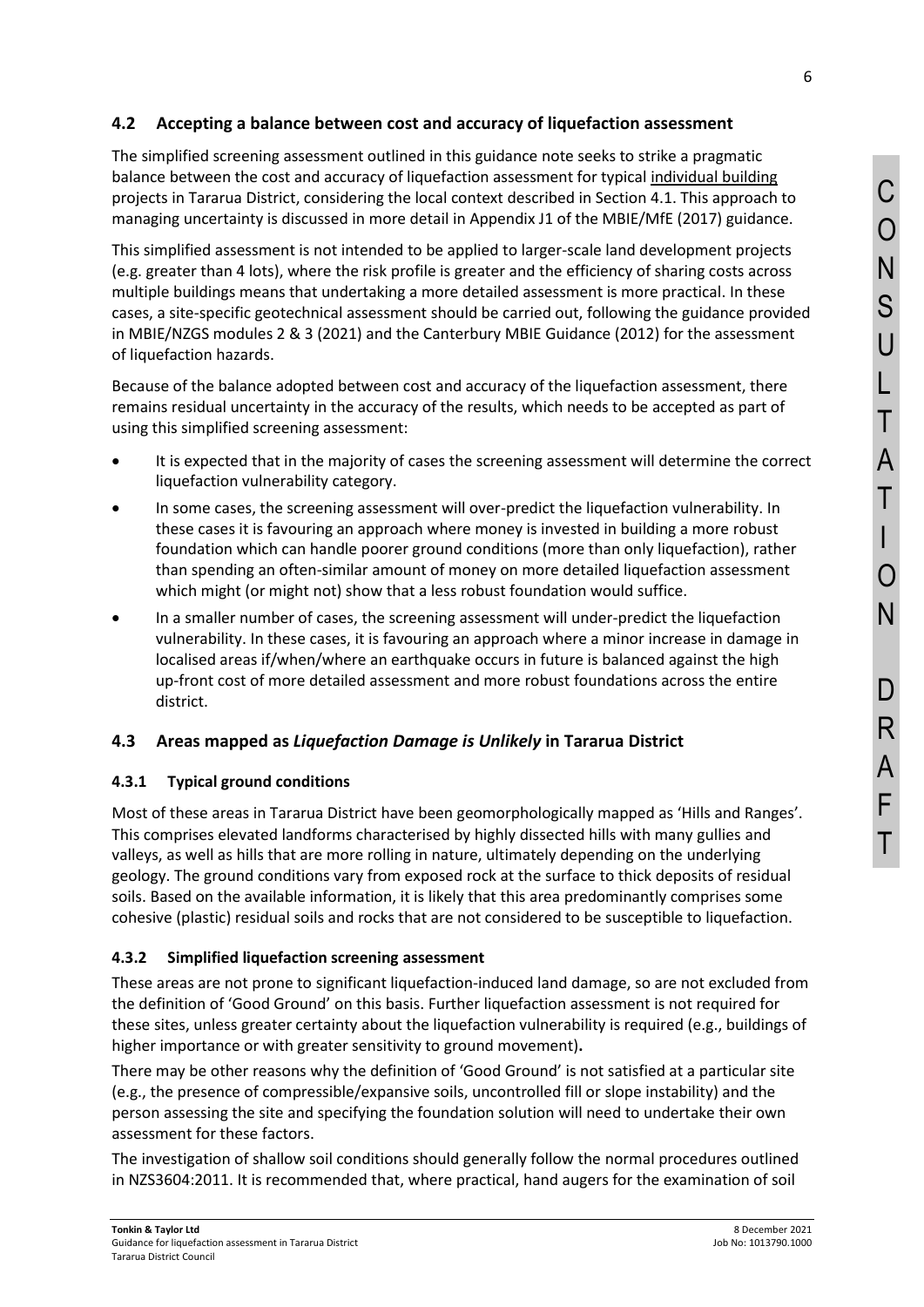materials extend to between 3 and 4 m below ground level – noting that shallow refusal on rock or dense soils could occur on many sites, and this is consistent with the expected ground conditions and the mapped *Liquefaction Damage is Unlikely* category. If loose, granular soils or shallow groundwater are discovered within this depth, the site should be categorised as *Liquefaction Damage is Possible* and the process outlined in Sectio[n 4.5](#page-6-0) should be followed. For all other sites, it can be assumed that the mapped category of *Liquefaction Damage is Unlikely* is correct, and a suitable foundation option selected accordingly (e.g. a TC1-type foundation from the MBIE Canterbury Guidance). As discussed further in Sectio[n 4.8,](#page-10-0) consideration could be given to the benefits of adopting a foundation which is more robust than these minimum requirements.

# **4.4 Areas mapped as** *Liquefaction Category is Undetermined* **in Tararua District**

## **4.4.1 Typical ground conditions**

Most of these areas in Tararua District have been geomorphologically mapped as 'elevated alluvial terraces'. These terraced areas were uplifted, folded and faulted during the Quaternary period, relating to the rising of the axial ranges in the east of the district.

For these areas, there is currently insufficient information to classify the liquefaction hazard. This terrain comprises sediments deposited in both high energy and low energy environments, which are likely to have both plastic and non-plastic behaviours. However, the older age of these sediments means that they are less likely to contain liquefaction-susceptible soils than the more recent alluvial terrain forming the main valley where the main townships are located.

### **4.4.2 Simplified liquefaction screening assessment**

The nature of the expected ground conditions means that if more detailed site-specific assessment was undertaken in the future, then this would probably indicate *Liquefaction Damage is Unlikely*. For future assessments, it is likely that undertaking simple shallow hand auger boreholes and confirming soil properties and/or groundwater depths would be sufficient to efficiently determine whether *Liquefaction Damage is Unlikely* or *Liquefaction Damage is Possible*. The appropriate process for the updated category should then be followed.

The investigation of shallow soil conditions should generally follow the normal procedures outlined in NZS3604:2011 but it is recommended that where practical, hand augers for the examination of soil materials extend to between 3 and 4 m below ground level. If loose, granular soils or shallow groundwater are discovered within this depth, the site should be categorised as *Liquefaction Damage is Possible* and the process outlined in Section [4.5](#page-6-0) should be followed. For all other sites, it can be assumed that *Liquefaction Damage is Unlikely* and the process outlined in Section [4.3](#page-5-0)  followed.

## <span id="page-6-0"></span>**4.5 Areas mapped as** *Liquefaction Damage is Possible* **in Tararua District**

#### **4.5.1 Typical ground conditions**

In Tararua District this area corresponds to the geomorphic terrain 'Alluvial channels and plains'. Typically, soils found in this terrain are geologically young (Holocene-aged) and deposited in low to high energy environments forming a variety of soils, including loose and soft strata. The characteristics of the soils comprising these terrains are highly variable in nature and vary spatially across the landscape. Alluvial sediments typically range from granular gravels, sands and silts to fine grained soil deposits (clay and silt) with plastic-type behaviours. These soils typically contain materials that are susceptible to liquefaction.

The depth to groundwater is also likely to be shallow  $(< 4 \text{ m})$  within this terrain because it is generally associated with active and historic river and stream systems, as well as water bodies such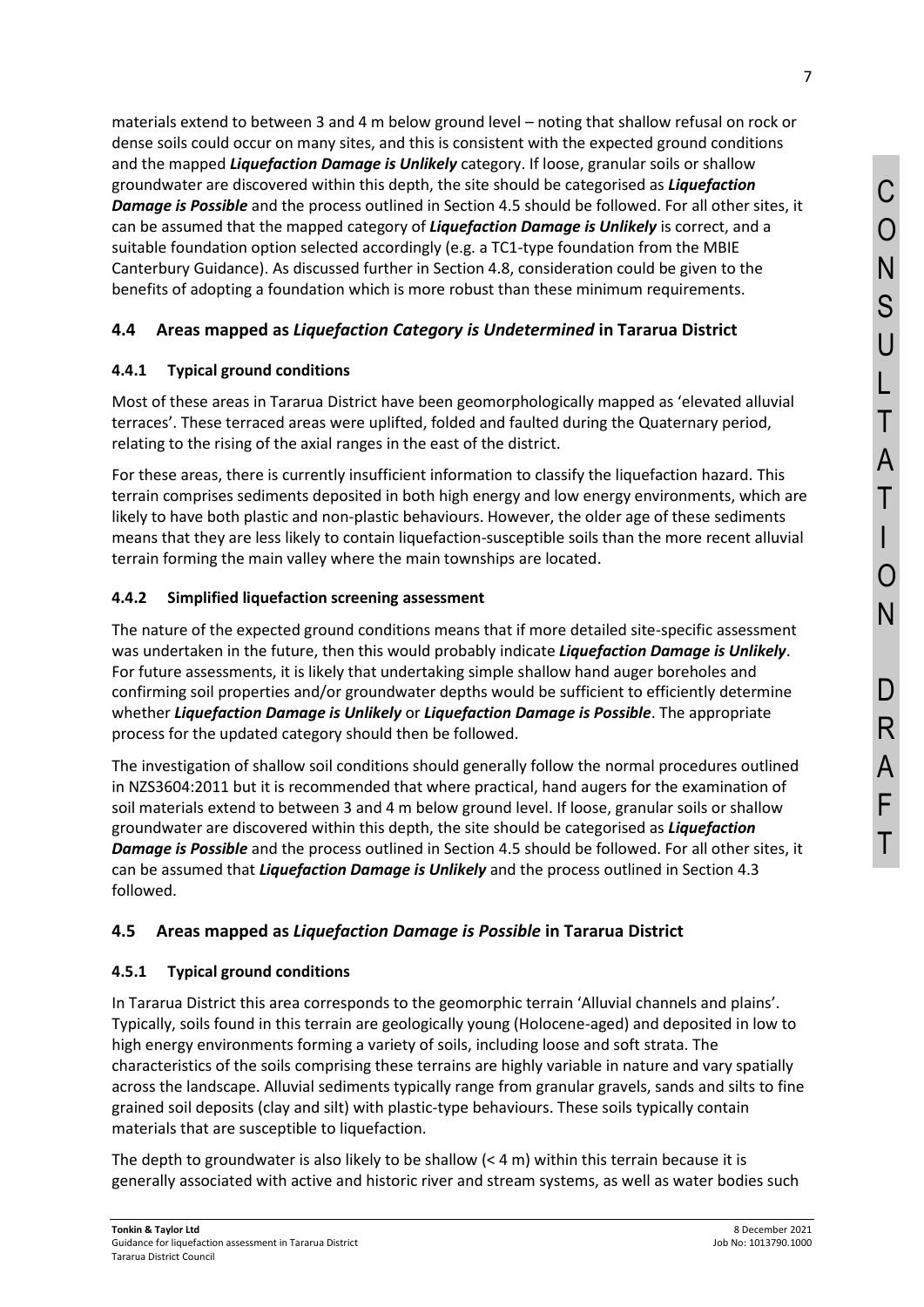8

as lakes. The MBIE/MfE (2017) guidance typically associates these alluvial terrains as being susceptible to liquefaction. Some areas could have variable groundwater levels due to variation in ground elevation, where groundwater typically becomes deeper at higher elevations.

Free faces are associated with this terrain in the form of riverbanks, stop banks, streams and drainage ditches, all of which are visible on aerial photography and LiDAR imagery. The MBIE/MfE (2017) guidance notes that in the presence of liquefaction-susceptible soils, lateral spreading is more likely to be possible within 200 m of free faces more than 2 m high.

## **4.5.2 Simplified liquefaction screening assessment**

The variability of ground and groundwater conditions in this geomorphic terrain means that if more detailed site-specific assessment was undertaken in the future, classifications of *Low*, *Medium* and *High* liquefaction vulnerability are all possible outcomes.

An option for simplified further liquefaction assessment in this category is to screen out sites that have the greatest potential for *High Liquefaction Vulnerability*, and flag these areas for more detailed assessment. All other sites can be considered likely to have no worse than *Medium Liquefaction Vulnerability*, and a suitable foundation option selected accordingly.

*High Liquefaction Vulnerability* sites are typically likely to be subject to more substantial lateral spreading and/or ground settlement damage. The potential for these effects can be estimated by assessing free face height and distance, and non-liquefiable crust thickness, respectively. Simplified screening procedures for these effects are presented in [Table 4.2:](#page-8-0)

- If this screening indicates *Liquefaction Damage is Unlikely*, the process outlined in Sectio[n 4.3](#page-5-0) should be followed.
- If this screening indicates *Medium Liquefaction Vulnerability*, a suitable foundation option should be selected accordingly (e.g. a TC2-type foundation from the MBIE Canterbury Guidance). As discussed further in Section [4.8,](#page-10-0) consideration could be given to the benefits of adopting a foundation which is more robust than these minimum requirements.
- If this screening indicates *High Liquefaction Vulnerability*, the process outlined in Section [4.7](#page-9-0) should be followed.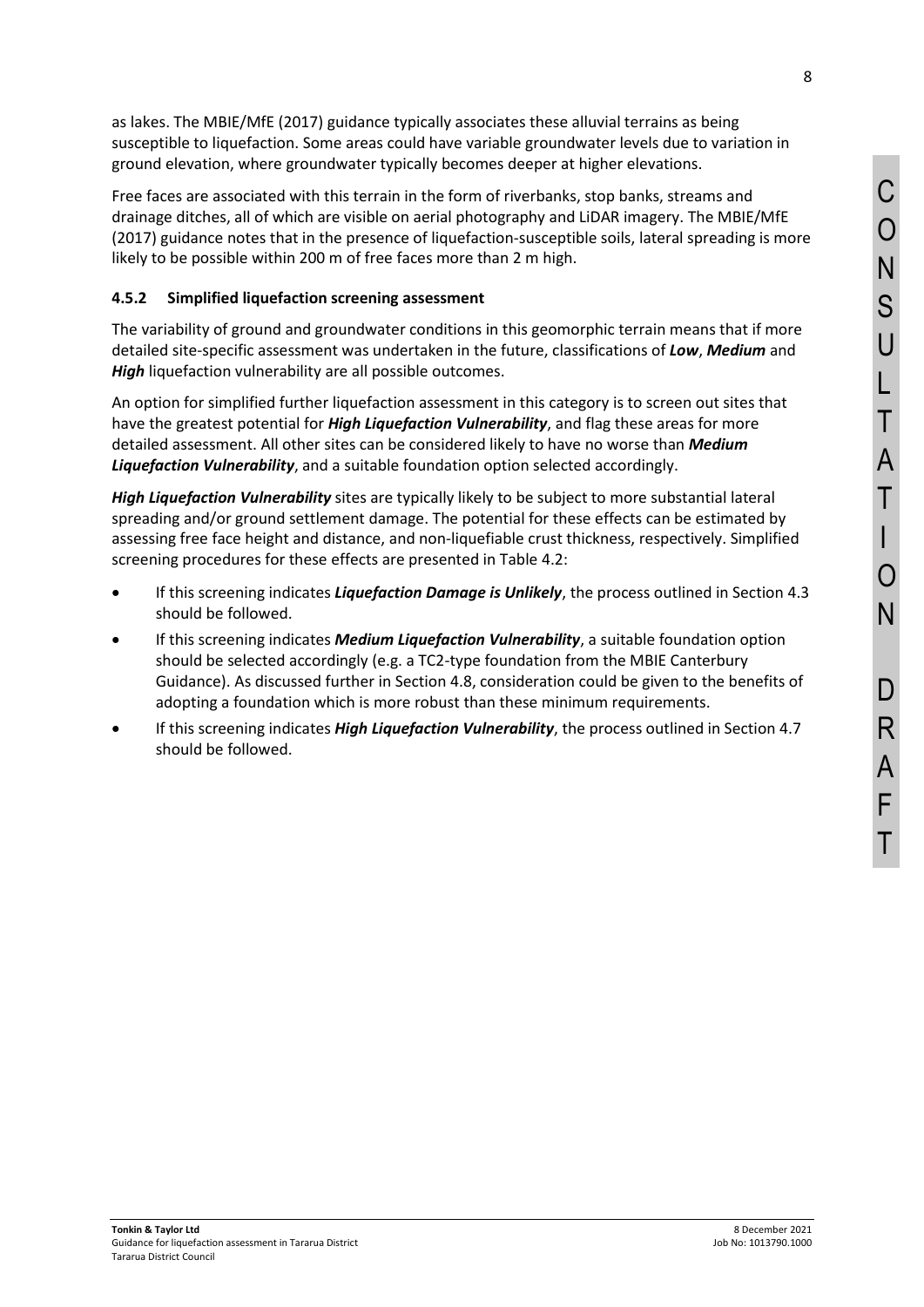# <span id="page-8-0"></span>**Table 4.2: Simplified liquefaction vulnerability screening criteria for areas mapped as** *Liquefaction Damage is Possible* **in Tararua District.**

|                                                   | <b>Background rationale</b>                                                                                                                                                                                                                                                                                                                                                                                                                                                                                                                                                                                                                                                                                                                                                                                                                                                                                                                                                                                                                                                                                                                         | <b>Evaluation criteria</b><br>(check from top to<br>bottom, stopping when a<br>liquefaction category<br>match is found)                                                                                                                                                                                                                    |
|---------------------------------------------------|-----------------------------------------------------------------------------------------------------------------------------------------------------------------------------------------------------------------------------------------------------------------------------------------------------------------------------------------------------------------------------------------------------------------------------------------------------------------------------------------------------------------------------------------------------------------------------------------------------------------------------------------------------------------------------------------------------------------------------------------------------------------------------------------------------------------------------------------------------------------------------------------------------------------------------------------------------------------------------------------------------------------------------------------------------------------------------------------------------------------------------------------------------|--------------------------------------------------------------------------------------------------------------------------------------------------------------------------------------------------------------------------------------------------------------------------------------------------------------------------------------------|
| Criteria 1:<br>Non-liquefiable<br>crust thickness | A thick non-liquefiable crust will help to supress the surface<br>manifestations of liquefaction, reducing ground damage<br>and settlement. Where this crust is sufficiently thick, a site<br>is unlikely to have High Liquefaction Vulnerability.<br>For the purposes of this simplified screening, the crust<br>thickness (CT) is measured as the depth to the first<br>liquefaction-susceptible soil layer (e.g. non-plastic silt, sand<br>or loose gravel) which is below the expected long-term<br>average groundwater level.                                                                                                                                                                                                                                                                                                                                                                                                                                                                                                                                                                                                                  | If $CT > 4$ m, assume<br><b>Liquefaction Damage</b><br>is Unlikely.<br>If $CT < 3$ m, assume<br><b>High Liquefaction</b><br>Vulnerability.<br>Otherwise, go to<br>$\bullet$<br>Criteria 2.                                                                                                                                                 |
| Criteria 2:<br><b>Lateral spread</b>              | Where a site is sufficiently distant from a free face, the<br>lateral spread hazard can be considered likely to be minor.<br>MBIE/MfE (2017) indicate that as a starting point for<br>simplified lateral spreading screening, particular attention<br>should be given to liquefaction-susceptible land that is<br>within 200 m of a free-face greater than 2 m high; or within<br>100 m of a free-face less than 2 m high.<br>The free face height $(H_f)$ is measured as the difference in<br>height between the lowest point (e.g, bottom of riverbed or<br>base of terrace) and the highest point (e.g., top of<br>riverbank/terrace). For the purposes of this simplified<br>screening, the lateral spread hazard can be considered<br>likely to be minor if the free face height is less than 0.5 m.<br>The distance to the free face (L) is measured as the distance<br>between the top of the bank/terrace and the closest part of<br>the proposed building.<br>The ratio between the distance to and height of free face<br>$(L/Hff)$ is used as a normalised parameter to evaluate the<br>relative proximity of the site to the free face. | If $L > 200$ m, assume<br>$\bullet$<br><b>Medium Liquefaction</b><br>Vulnerability.<br>If $Hff < 0.5$ m, assume<br><b>Medium Liquefaction</b><br><b>Vulnerability.</b><br>If $L/H_{ff}$ > 50, assume<br>$\bullet$<br><b>Medium Liquefaction</b><br>Vulnerability.<br>Otherwise, assume<br><b>High Liquefaction</b><br><b>Vulnerability</b> |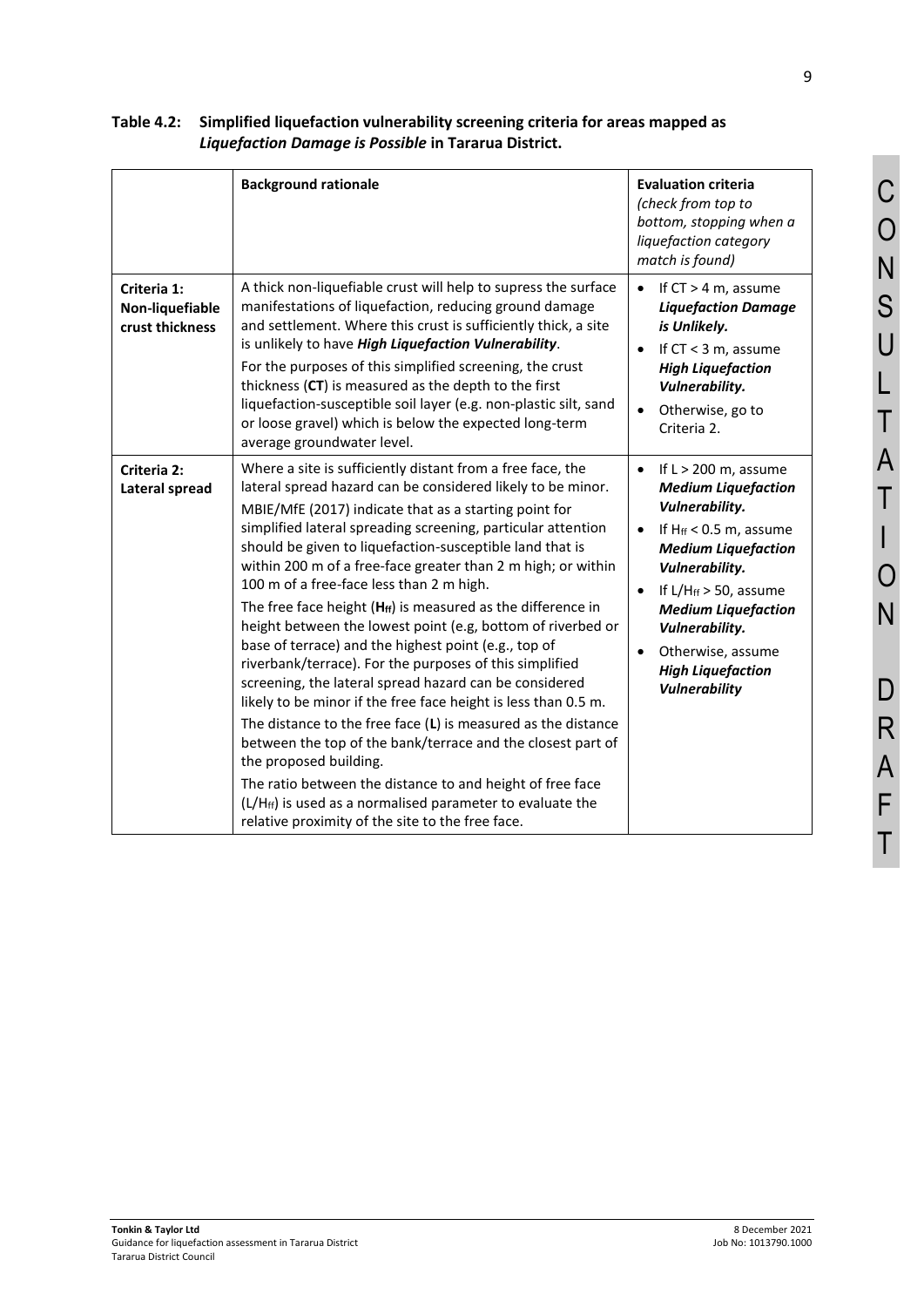### **4.6 Site assessment and ground investigations for simplified liquefaction screening**

To assess the screening criteria outlined above, various techniques may be utilised. Examples of potential site assessment and ground investigation options are discussed below. Other investigations may be required to assess other aspects of the site (e.g., the presence of compressible/expansive soils, uncontrolled fill or slope instability) and the person assessing the site and specifying the foundation solution will need to undertake their own assessment for these factors.

**Lateral spread assessment:** This could be undertaken based on a desktop study but should be calibrated by a site visit and visual assessment of the site and its surrounds, noting any channels or free faces present in the vicinity of the site.

**Groundwater assessment:** This assessment may be undertaken using either direct investigation methods (such as hand augers or excavation to 3 to 4 m depth), or by comparison with known, nearby sources of groundwater data such as nearby waterbodies with known water levels, or nearby investigations such as boreholes or excavations where groundwater was recorded. Seasonal groundwater fluctuations should be considered.

**Soil conditions:** The investigation of shallow soil conditions should generally follow the procedures outlined in NZS3604:2011 but it is recommended that where practical, hand augers for the examination of soil materials extend to between 3 and 4 m below ground level. Alternatively, test pits, boreholes or Cone Penetration Tests (CPT) may be used to assess soil conditions. Where sufficient nearby data is available to demonstrate ground conditions, this may also be relied upon, in conjunction with investigations on the site in question. Soils should be logged in accordance with the NZGS field guide for description of soil and rock<sup>8</sup>.

We note that very little data exists in the New Zealand Geotechnical Database (NZGD) for the Tararua District. Advocating the uploading of geotechnical investigations onto the NZGD as part of the process of evaluating resource and building consent applications would progressively increase the amount of geotechnical data available. This would inform future investigations, allow refinement of existing liquefaction hazard mapping and provide valuable information to support future land-use planning and site assessments.

### <span id="page-9-0"></span>**4.7 Further assessment required for potential** *High Liquefaction Vulnerability* **sites**

For sites where the initial screening indicates the potential for *High Liquefaction Vulnerability*, design of buildings will require further liquefaction assessment to more precisely characterise the hazard and inform the foundation design. These investigations should follow the guidance provided in MBIE/NZGS modules 2 & 3 (2021) and the Canterbury MBIE Guidance (2012) for the assessment of liquefaction hazards. This will generally involve carrying out deeper investigations such as boreholes or CPTs and carrying out liquefaction analysis. This analysis should consider groundwater depths (including likely seasonal fluctuations), soil conditions, and local seismicity.

Following this analysis, a classification of *Medium* or *High* liquefaction vulnerability is likely to be able to be assigned, and a suitable foundation option selected accordingly (e.g. a TC2-type or TC3-type foundation respectively). As discussed further in Section [4.8,](#page-10-0) consideration could be given to the benefits of adopting a foundation which is more robust than these minimum requirements.

<sup>&</sup>lt;sup>8</sup> Field description of soil and rock – field sheet – [New Zealand Geotechnical Society \(nzgs.org\)](https://www.nzgs.org/library/field-description-of-soil-and-rock-field-sheet/) accessed 29 November 2021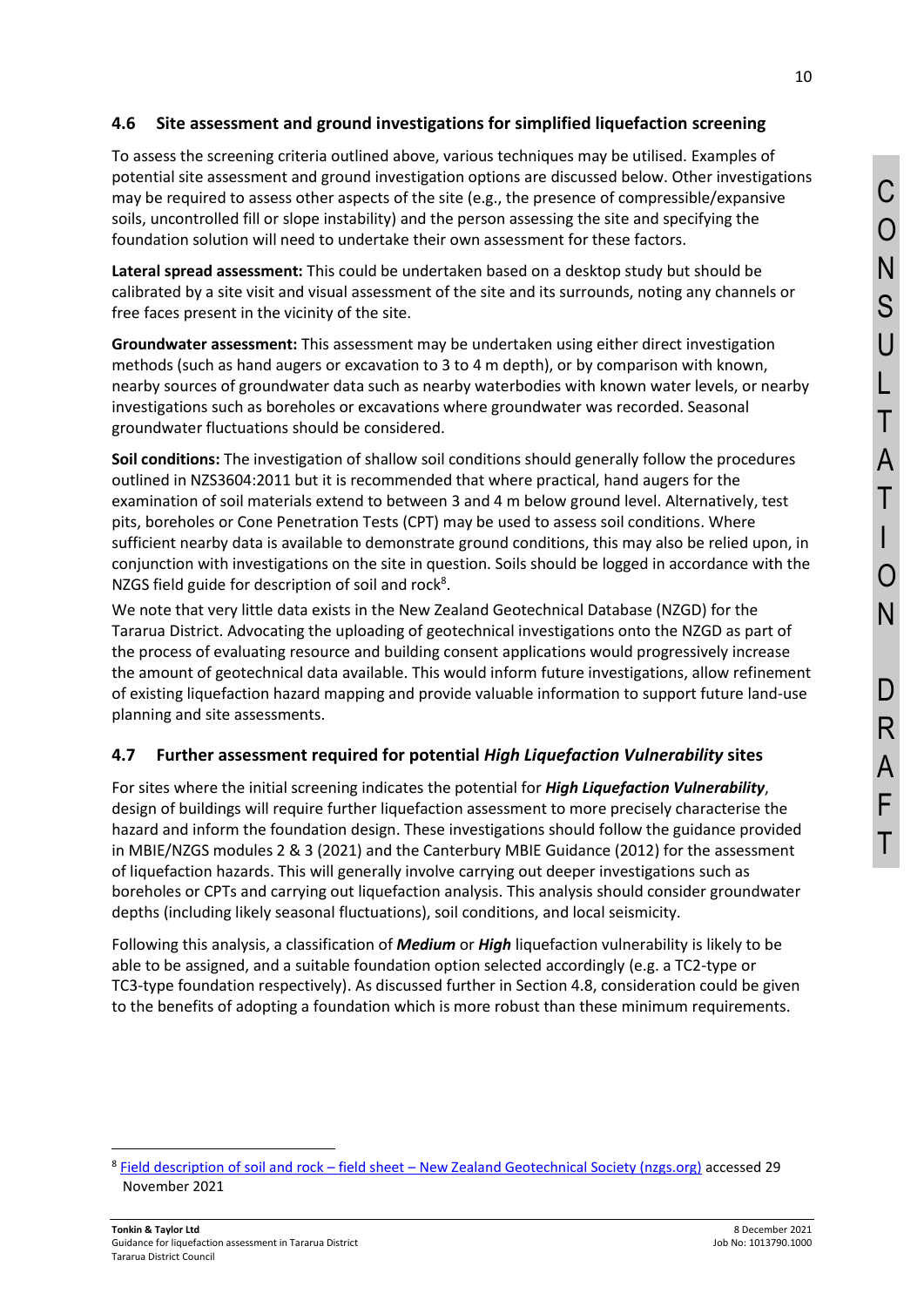# <span id="page-10-0"></span>**4.8 Option to adopt a foundation which is more robust than the minimum requirements**

The screening assessment presented above is intended to provide an efficient and cost-effective approach to estimate the likely liquefaction vulnerability at an individual site. It is expected that in the majority of cases the screening assessment will determine the correct liquefaction vulnerability category, however there remains a residual risk that the actual liquefaction vulnerability may be greater than assumed.

To help manage this uncertainty (as well as a range of other potential risks), consideration could be given to the benefits of adopting a foundation option which is more robust than the "Building Code minimum requirements" for the assumed liquefaction vulnerability category. For example:

- The cost of a TC2-type waffle slab is often only marginally greater than a NZS3604:2011 slab, however it can offer significantly improved resilience to ground deformations (which could occur for various other reasons in addition to liquefaction), improved flooding freeboard, improved insulation and the ability to accommodate poorer ground with low bearing capacity. This means there could be benefits in adopting a TC2-type waffle slab even in areas where it is assumed that *Liquefaction Damage is Unlikely*.
- There are some TC3-type foundations which are only modestly more expensive than similar TC2-type options, but offer some specific advantages which may be relevant for particular situations. For example, a TC3 Type 1 surface structure offers improved foundation stiffness, the ability to raise floors levels a metre or more above ground to provide flood freeboard, and is able to accommodate poorer ground with low bearing capacity. A TC2/TC3 hybrid geogridreinforced gravel raft with overlying slab can offer additional resilience and accommodate very poor surface ground conditions, and could be a cost-effective upgrade if fill is already required to raise a site or undercut unsuitable surface soils. In these kinds of situations, there could be benefits in adopting a TC3-type foundation even in areas where *Medium Liquefaction Vulnerability* is assumed.
- There are particular design details which can make a building more or less resilient to ground deformations (either caused by liquefaction, or other geotechnical issues such as soft or expansive soils). Example design principles are presented in Section 11.2 of the MBIE Canterbury Guidance (2012), such as preferring regular structural plan shapes, stiff tied-together foundation elements, and considering ease of repair of the structure and services. There could be benefits in considering these kinds of careful design details for all sites, regardless of the liquefaction vulnerability category.

# **4.9 Option for detailed site-specific assessment**

As outlined in Section [4.2,](#page-5-1) the simplified screening assessment outlined above seeks to strike a pragmatic balance between the cost and accuracy of liquefaction assessment for typical building projects in Tararua District. However, there could be some situations where this approach might not strike the optimum balance for a particular project.

For example, if there was a preference to use standard NZS3604:2011 foundations then this would require 'good ground' to be proven. Or if there was a preference for particular architectural or structural details which are beyond the scope of the standard TC2-type foundation limitations or are more sensitive to ground deformation, this might require specific engineering design based on more a detailed understanding of the site characteristics.

In these types of situations it may be beneficial to undertake a detailed site-specific assessment of liquefaction vulnerability. This assessment should be undertaken by a suitably competent geotechnical professional and generally follow the guidance provided in MBIE/NZGS Modules 2 & 3 (2021) and MBIE/MfE (2017). Shallow investigations as described in NZS3604:2011 are unlikely to be sufficient for sites where a more detailed understanding of liquefaction or lateral spreading are required.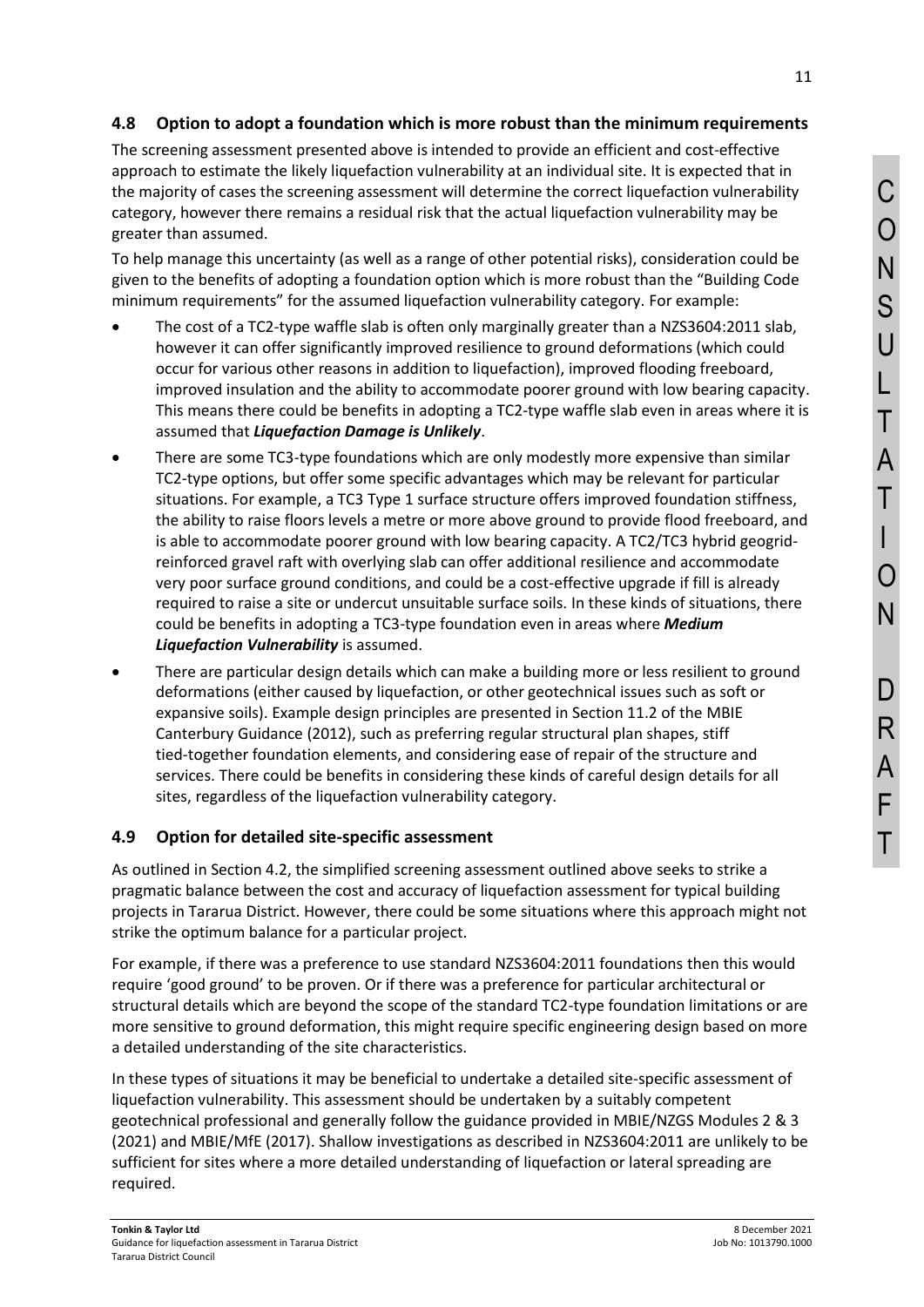#### **4.10 Resource Consent for subdivision**

The liquefaction screening assessment presented above is primarily intended to help identify suitable foundation options and support Building Consent for individual residential-style buildings. However, in cases with a lower risk profile a similar approach may also be appropriate to inform Resource Consent for subdivision. For example, the screening approach could be suitable where only small-scale development is proposed, such as creating up to 4 new residential lots, or subdivision of an existing residential lot for infill housing.

Where larger developments are proposed, the risk profile is greater. In these cases, the larger scale means that undertaking a more detailed liquefaction assessment is more practical, is likely to be more cost effective, and is necessary due to the higher risk profile. Therefore, the screening assessment above should not be used, and a detailed site-specific geotechnical assessment should be carried out. This assessment should follow the guidance provided in MBIE/NZGS modules 2 & 3 (2021) and the Canterbury MBIE Guidance (2012) for the assessment of liquefaction hazards. This will generally involve carrying out deeper investigations such as boreholes or CPTs and carrying out liquefaction analysis. This analysis should consider groundwater depths (including likely seasonal fluctuations), soil conditions, and local seismicity, as well as likely variability of soil conditions throughout the proposed development area.

Once the liquefaction vulnerability category for the site is determined (using a screening assessment or detailed site-specific assessment as appropriate), the Subdivision Consent application should address how any identified liquefaction hazard will be managed. Section 6.7.2 of MBIE/MfE (2017) discusses how this can be incorporated as part of the information required to support the consent application, and how conditions on consents can be used to avoid or mitigate adverse effects. In addition to liquefaction, all other potential geotechnical issues and natural hazards should also be considered as part of the Resource Consent application.

The Resource Consent process will need to consider a wide range of factors as they apply to each specific site, so there are no fixed criteria about how the hazard should be managed for each liquefaction vulnerability category. However, for routine development of the type currently most common in Tararua District, on sites where *Liquefaction Damage is Unlikely* or with *Very Low*, *Low* or *Medium* liquefaction vulnerability, it may be appropriate for the hazard to be managed through the normal engineering design process for siteworks, buildings and infrastructure, without the need for specific mitigation measures at Resource Consent stage. For sites with *High Liquefaction Vulnerability*, more careful assessment is likely to be required at Resource Consent stage, and this may indicate a need to avoid development in particular areas or to require measures to mitigate the adverse effects of liquefaction.